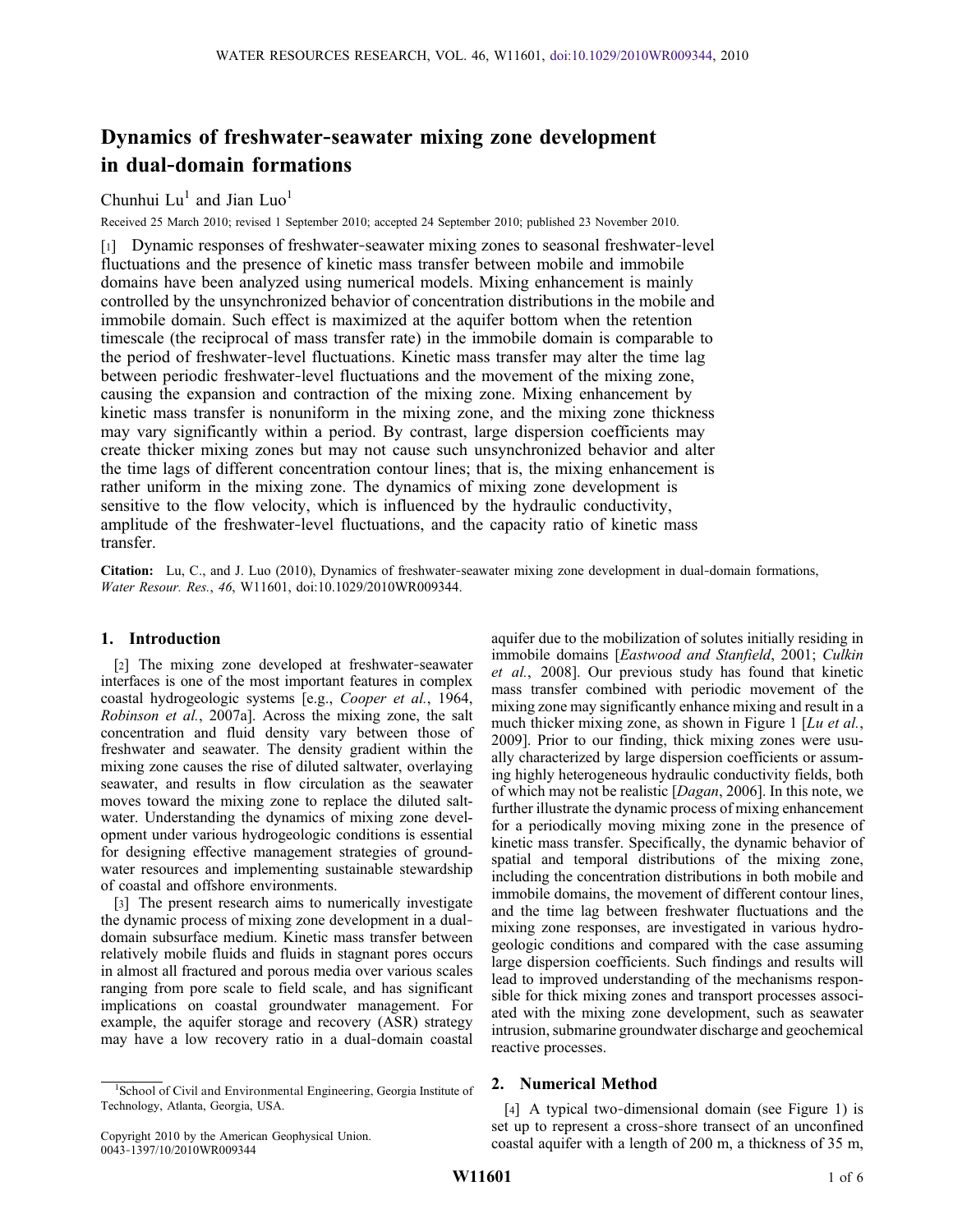

Figure 1. Numerical simulations of freshwater-seawater mixing zone in an unconfined aquifer. (a) Steady state normalized concentration distribution in the absence of kinetic mass transfer; (b) normalized concentration distribution of a transient simulation without kinetic mass transfer; and (c) normalized concentration distribution of a transient simulation with kinetic mass transfer at the time event when the freshwater boundary (left boundary) equals the mean freshwater head. The thick black lines represent the coastal beach with a slope of 0.1. The mixing zones are characterized by three normalized concentration contour lines: 0.1, 0.5 and 0.9. The stars in Figure 1c represent six observation points at the elevations of 0 and 15 m.

and a beach slope of 0.1, similar to previously reported numerical experiments [Michael et al., 2005; Robinson et al., 2006, 2007b; Lu et al., 2009]. A base model is first built by defining the following hydrogeologic conditions. The aquifer is isotropic and homogeneous with a hydraulic conductivity of 30 m  $d^{-1}$  and both mobile and immobile porosities being 0.2, which represent a unitary capacity ratio of mass transfer, defined as the ratio between the immobile and mobile porosity. The longitudinal and transverse dispersivity are 0.5 and 0.05 m, respectively. Seasonal freshwater-level fluctuations are imposed at the landward vertical boundary (left boundary in Figure 1) by defining a triangular, periodic hydraulic head variation with the amplitude  $A = 1$  m and the period  $T = 360$  d. The use of the triangular function instead of a sinusoid function is to minimize the pressure periods required to reproduce the periodic function [Zhang et al., 2001; Brovelli et al., 2007]. The first-order mass transfer rate coefficient is  $0.0028 \text{ d}^{-1}$ , which implies a retention timescale in the immobile domain, defined as the reciprocal of the first‐order mass transfer rate coefficient, equal to the period of freshwater fluctuations. At the seaward vertical boundary (right boundary in Figure 1), constant hydraulic head and salt concentration are assigned because tidal activities have a much shorter period and may hardly cause the movement of the mixing zone in a largescale simulation [Cartwright et al., 2004; Michael et al., 2005]. The mean hydraulic gradient between the landward vertical boundary and the coastline is 0.0067. The upper boundary in the aquifer is phreatic surface with negligible groundwater recharge, and the bottom is a no‐ flow boundary.

[5] A miscible fluid model is applied to simulate the mixing zone development in a dual‐domain coastal aquifer. Flow and transport is coupled by a linear relationship between density and concentration in the mobile domain. SEAWAT-2000 [Langevin et al., 2003] is used to simulate the variable‐density flow and transport described above. The entire domain is divided into two zones: an ocean zone and an aquifer zone, which are separated by the slanted beach. A high hydraulic conductivity  $(10^3 \text{ m } d^{-1})$ , an effective porosity  $n_e = 1$ , and a constant saltwater concentration of  $35 \text{ kg m}^{-3}$  are assigned to the ocean zone. A horizontal strip of cells with the same boundary conditions at the seaward vertical boundary are added on the top of the ocean surface to reproduce the flat surface of the ocean [Brovelli et al., 2007; Robinson et al., 2007b]. The entire domain is discretized into a uniform grid with a cell size of  $0.5 \text{ m} \times 0.5 \text{ m}$ , yielding 28,000 cells in total. This grid spacing corresponds to a local Peclet number of 1. [6] The following numerical experiments are conducted:

(1) steady state simulations for the base model with and without mass transfer; (2) transient simulations for the base model with periodic freshwater‐level fluctuations; and (3) transient simulations by varying a series of parameters, including hydraulic conductivity, dispersion coefficients, amplitude of freshwater fluctuations, and mass transfer coefficients. All transient simulations start from steady state simulations, and terminate after the salt concentration distribution reaching a dynamic equilibrium state; that is, the tolerance of the maximum concentration variation is satisfied when doubling the computation period. For simplicity, we use three normalized salt concentration contour lines,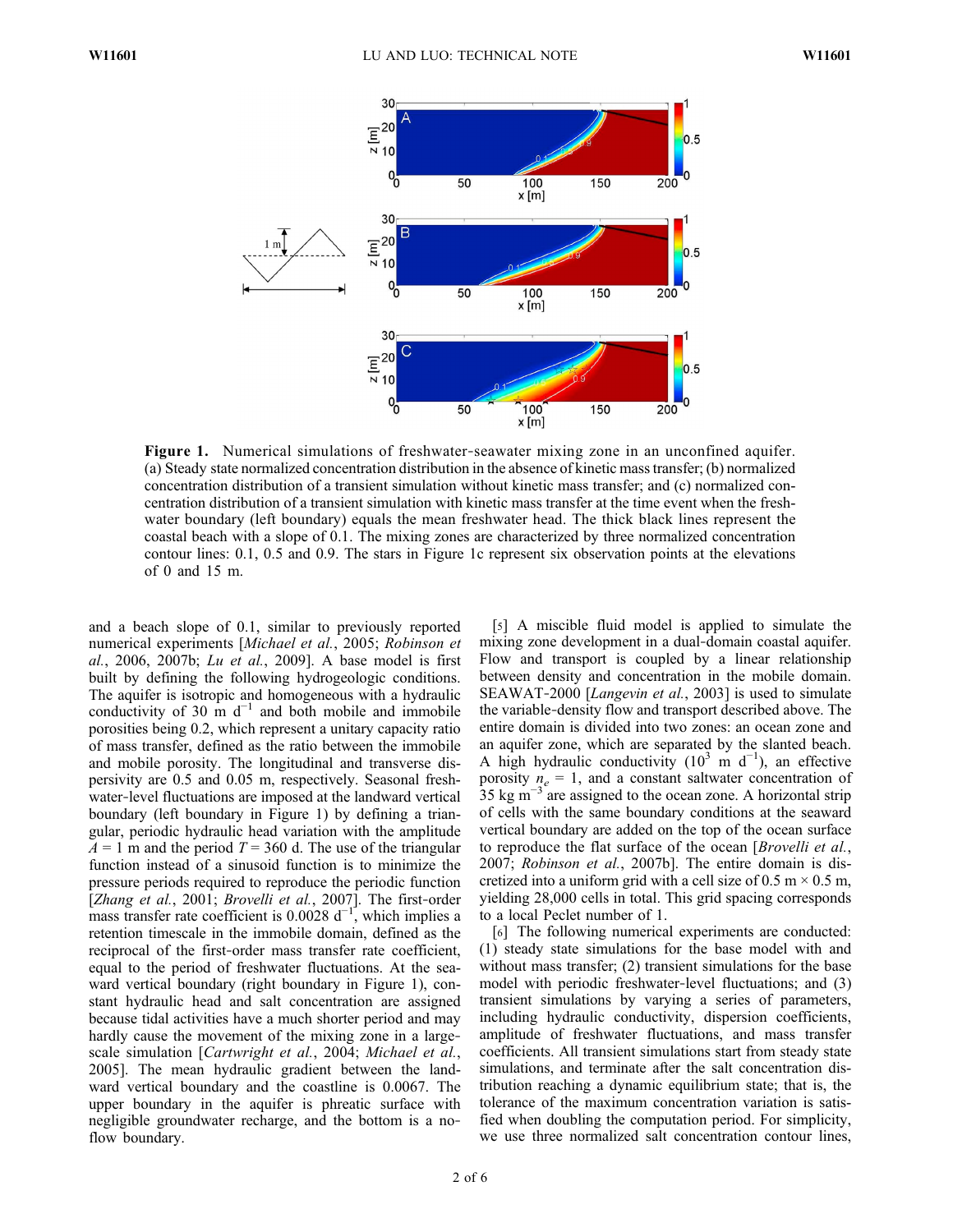

Figure 2. Temporal profiles of concentrations in the mobile and immobile domain at six observation points in the presence of kinetic mass transfer and periodic freshwater fluctuations. The period starts at the moment of falling water level: (a) (120, 15), (130, 15), and (140, 15) and (b) (70, 0), (90, 0), and (110, 0). Coordinate units are meters.

0.1, 0.5 and 0.9, to describe the movement and distribution of the mixing zone.

#### 3. Results and Discussion

[7] Mixing of freshwater and seawater is enhanced primarily due to the unsynchronized behavior of concentrations in the mobile and immobile domain. Two mixing zones may be defined in a dual‐domain medium: one in the mobile domain, and the other in the immobile domain. There is an overlap between these two mixing zones, but they do not exactly coincide. The nonequilibrium concentrations in the mobile and immobile domain create the driving force for mass transfer and mixing enhancement.

[8] Figure 2 illustrates this process within one period (see the period in Figure 1) by analyzing the temporal profiles of concentrations at six points at different elevation, (120, 15), (130, 15), (140,15), (70, 0), (90, 0), and (110, 0), in which the first three are approximately located at the medium depth of the water level, and the remaining points are located at the bottom of the aquifer where the mixing enhancement is the most significant (see Figure 1). At the beginning of the period, nonequilibrium concentrations in the mobile and immobile domains drive mass transfer from the immobile domain to the mobile domain, causing slowly increasing mobile concentrations and slowly decreasing immobile concentrations. With the decrease of the freshwater level, significant landward movement of the mixing zone causes a fast increasing concentration in the mobile domain, which results in a fast increasing concentration in the immobile domain due to enhanced mass transfer driving forces. Maximum concentrations in the mobile domain occur in the second quarter. After that, the mobile concentration gradually decreases as a result of mass transfer, while the immobile concentration keeps rising until these two become equal. When the hydraulic gradient is reversed as a result of the rise of the freshwater level, seaward movement of the mixing zone causes significant dilution and a fast decreasing mobile concentration. The immobile concentration then decreases due to the reversed mass transfer process. The point at (110, 0), the closest point to the seaward boundary, has the longest period for salt transferred from the mobile domain to the immobile domain because it is the first to receive intruded saltwater with the landward movement of the mixing zone and the last to be diluted as the mixing zone retreats seaward. Contrarily, points closer to the freshwater boundary have shorter periods of mass transfer from the mobile domain to the immobile domain because they receive saltwater later as seawater intrusion progresses, and are diluted earlier by the freshwater with the seaward movement of the mixing zone. Furthermore, the profiles at different depth show similar temporal patterns, but at the shallower depth the concentrations in the mobile domain change relatively more gently than those at the bottom, indicating variable movement range of the mixing zone and different degree of mixing enhancement at different depth.

[9] Figure 3 illustrates the impacts of hydrogeologic conditions on the dynamics of the mixing zone development by the temporal and spatial distributions of three concentration contour lines, 0.1, 0.5 and 0.9.

[10] Figure 3a shows the base model results: (1) the movement of different contour lines in response to freshwater fluctuations is unsynchronized due to kinetic mass transfer, resulting in significantly varying moving ranges for different contour lines, by a factor of 4, and (2) a time lag exists between freshwater‐level fluctuations and the movement of the mixing zone.

[11] Figure 3b shows that the mixing zone in the case with larger dispersivities (Figure 3b, right) is thicker than that with smaller dispersivities (Figure 3b, left) in the absence of kinetic mass transfer. However, the enhanced thickness of the mixing zone is nearly uniform within a period for both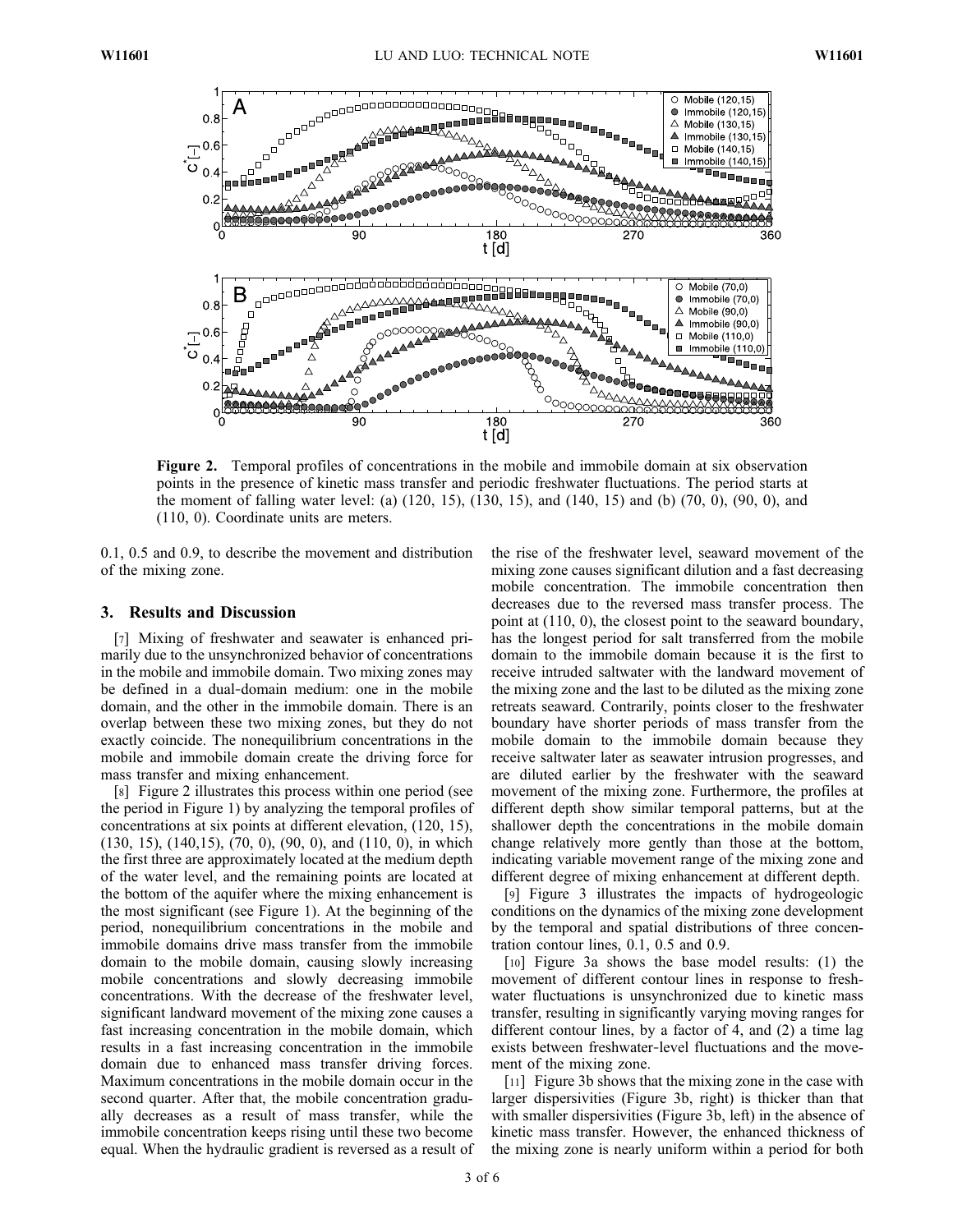

Figure 3. The dynamics of mixing zone development influenced by hydrogeologic conditions, including dispersion, hydraulic conductivity, and mass transfer rate coefficient. Temporal and spatial evolution of the mixing zone distribution is characterized by three normalized concentration contour lines at the aquifer bottom (left y axis) corresponding to periodic freshwater fluctuations (right y axis). (a) The base model with defined parameters: hydraulic conductivity 30 m d<sup>-1</sup>, first-order mass transfer rate coefficient 0.0028 d<sup>-1</sup>, which corresponds to a unitary timescale ratio between the retention in the immobile domain and the period of freshwater fluctuations, and longitudinal and transverse dispersivities 0.5 m and 0.05 m, respectively. (b) The impact of dispersion for (left) the base model without kinetic mass transfer and (right) the base model with larger dispersivities (2.5 m and 0.25 m) and without kinetic mass transfer. (c) The impact of hydraulic conductivity for the base model with hydraulic conductivity (left) 10 m  $d^{-1}$  and (right) 50 m d<sup>-1</sup>. (d) The impact of mass transfer rate coefficient for a timescale ratio of (left) 0.01 and (right) 100.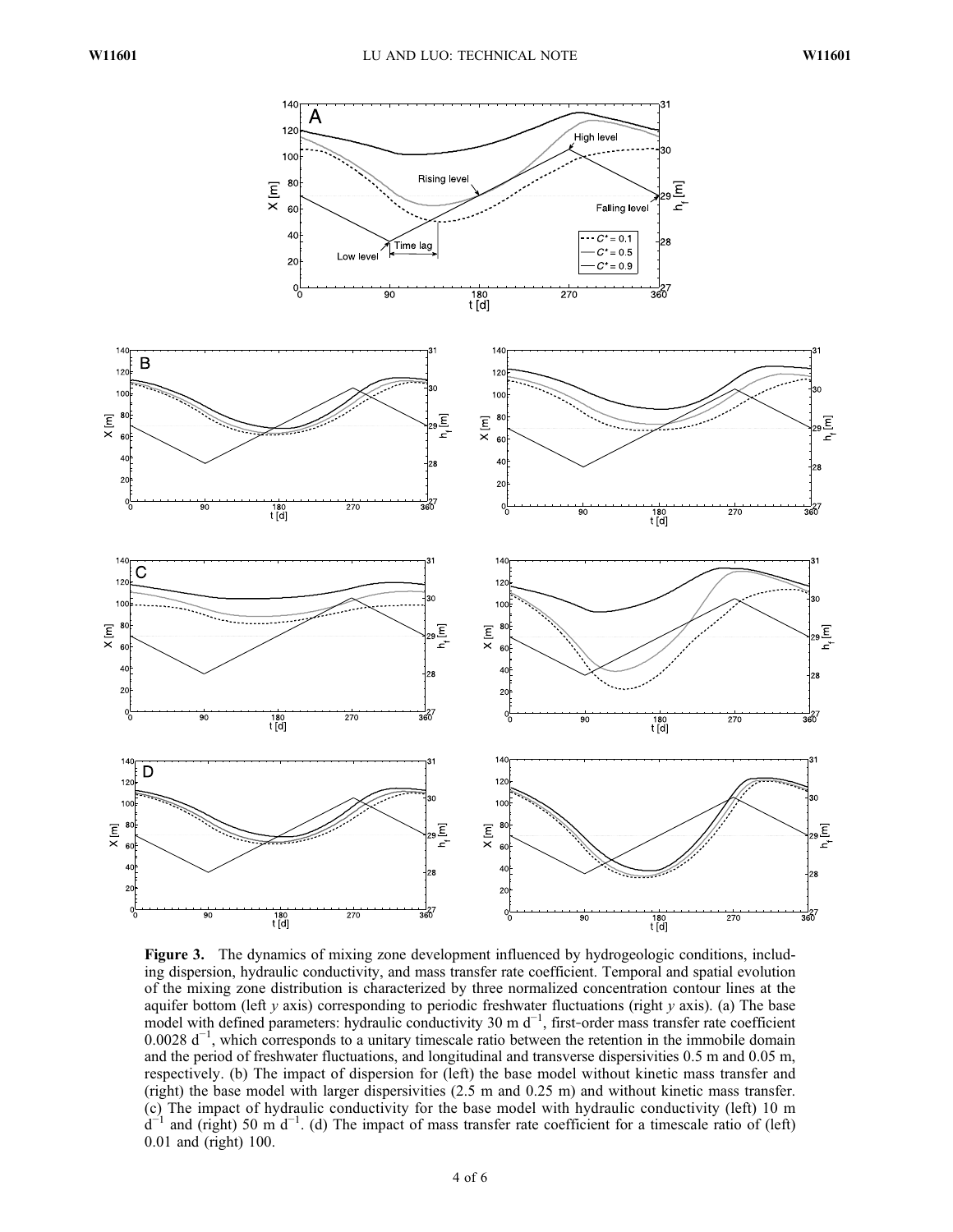cases without mass transfer. This indicates synchronized behavior for different contour lines in response to freshwater fluctuations, resulting in similar moving ranges for different contour lines. Specifically, the 0.5 contour line remains almost at the middle of the mixing zone for the cases without mass transfer, but approaches the 0.1 contour line when the mixing zone expands and the 0.9 contour line when the mixing zone shrinks for the case with mass transfer. Because the freshwater level drops from the mean level at the beginning of a period, one may expect that the maximum landward movement of the mixing zone occurs at the end of the second quarter when the freshwater level rises to the mean level from the lowest level, which implies a 3 month time lag between the freshwater level variation and the mixing zone movement. With the consideration of mass transfer, this time lag becomes shorter than a quarter; that is, the maximum landward movement of the mixing zone occurs within the second quarter. Michael et al. [2005] identified a time lag between the seasonal freshwater‐level fluctuations and the submarine groundwater discharge rate in the absence of mass transfer. Our analysis indicates that the kinetic mass transfer may alter such time lags. In addition, the cases without mass transfer show almost synchronized time lags for different contour lines, while the case with mass transfer shows significant discrepancies in time lags for different concentration contour lines: the 0.9 contour line has the shortest time lag while the 0.1 contour line the longest, resulting in the expansion of the mixing zone. Likewise, similar time lag behavior and movement discrepancies of contour lines are found in the fourth quarter for the seaward movement of the mixing zone, resulting in the contraction of the mixing zone.

[12] Figure 3c shows the mixing zone distributions for different hydraulic conductivities:  $10 \text{ m d}^{-1}$ , 30 m d<sup>-1</sup> (base model), and 50 m  $d^{-1}$ . It is shown that higher hydraulic conductivity causes larger maximum and smaller minimum mixing zone thickness and more unsynchronized responses of various concentration contour lines. Mixing enhanced by mass transfer causes more significantly nonequilibrium concentrations between the mobile and immobile domain for faster flow due to enhanced timescale discrepancies between mass transfer and advection. In addition, higher hydraulic conductivities lead to larger landward and seaward movement. The impact of the amplitude of freshwater‐level fluctuation is similar to that of the hydraulic conductivity because variations of the amplitude essentially change the hydraulic gradient and the flow velocity. Furthermore, given a constant total porosity, altering capacity ratio, the ratio between the immobile and mobile porosity, yields different effective mobile porosities and different flow velocities. Thus, the impact of the capacity ratio is also similar to that of hydraulic conductivity and amplitude of freshwater fluctuations.

[13] Figure 3d shows the impacts of the first-order mass transfer coefficient. The mass transfer rate coefficient controls how quickly mass is exchanged between the mobile and immobile domain. Our previous study found that when the retention timescale and the period of freshwater‐level fluctuations become comparable, the mixing zone thickness is maximized [*Lu et al.*, 2009]. Three timescale ratios are considered: 0.01, 1 (base model) and 100. It is shown that narrower mixing zones are developed for the ratios 0.01 and 100, compared with the ratio 1, and their unsynchronized

time lag behavior of the contour lines is similar to the case without kinetic mass transfer. Actually, mass transfer models with very small, and large mass transfer rate coefficients may be simplified to a classical advective‐dispersive transport problem. For a small timescale ratio (i.e., the mass transfer is approximately equilibrium), the transport equation may be simplified by including a retardation factor. Thus, Figure 3d (left) also shows smaller displacement of the landward and seaward movement of the mixing zone. By contrast, for a large timescale ratio, i.e., the mass transfer is slow, the mass transfer between the mobile and immobile domains may be negligible and the entire system behaves approximately like a single‐domain system with the effective porosity approaching the mobile porosity. As a consequence, the decreased porosity effectively speeds up the flow, resulting in a larger moving range of the mixing zone (see Figure 3d, right).

### 4. Conclusion

[14] Numerical experiments are conducted to investigate the dynamic behavior of mixing zone development in dualdomain media subject to periodic freshwater‐level fluctuations. New findings include the following:

[15] 1. Mixing enhancement in a dual-domain coastal aquifer is mainly controlled by the unsynchronized behavior of concentration distributions in the mobile and immobile domain, the effect of which is maximized at the aquifer bottom when the retention timescale in the immobile domain is comparable to the period of freshwater‐level fluctuations.

[16] 2. The effect of mixing enhancement results in nonuniform moving ranges of different concentration contour lines, nonuniform mixing enhancement, and significantly varying mixing zone thickness within one period.

[17] 3. A time lag exists between the freshwater fluctuations and the movement of the mixing zone. Such a time lag may be altered by kinetic mass transfer. By contrast, large dispersion coefficients may create thicker mixing zones but may not cause the unsynchronized behavior and alter the time lags of different concentration contour lines; that is, the mixing enhancement is rather uniform in the mixing zone.

[18] 4. The dynamics of mixing zone development is sensitive to flow velocity, which is influenced by the hydraulic conductivity, amplitude of the freshwater‐level fluctuations, and the capacity ratio of mass transfer. Research is underway about implications of these findings on important physical, chemical and biological processes in coastal aquifers, such as seawater intrusion and submarine groundwater discharge.

[19] Acknowledgments. This research was sponsored by the National Institutes of Water Resources (NIWR) and U.S. Geological Survey (USGS) under project ID 2007GA165G. We would like to thank L. Li, H. Michael, and one anonymous reviewer for their constructive comments on the work.

#### References

- Brovelli, A., X. Mao, and D. A. Barry (2007), Numerical modeling of tidal influence on density-dependent contaminant transport, Water Resour. Res., 43, W10426, doi:10.1029/2006WR005173.
- Cartwright, N., L. Li, and P. Nielsen (2004), Response of the salt‐freshwater interface in a coastal aquifer to a wave‐induced groundwater pulse: Field